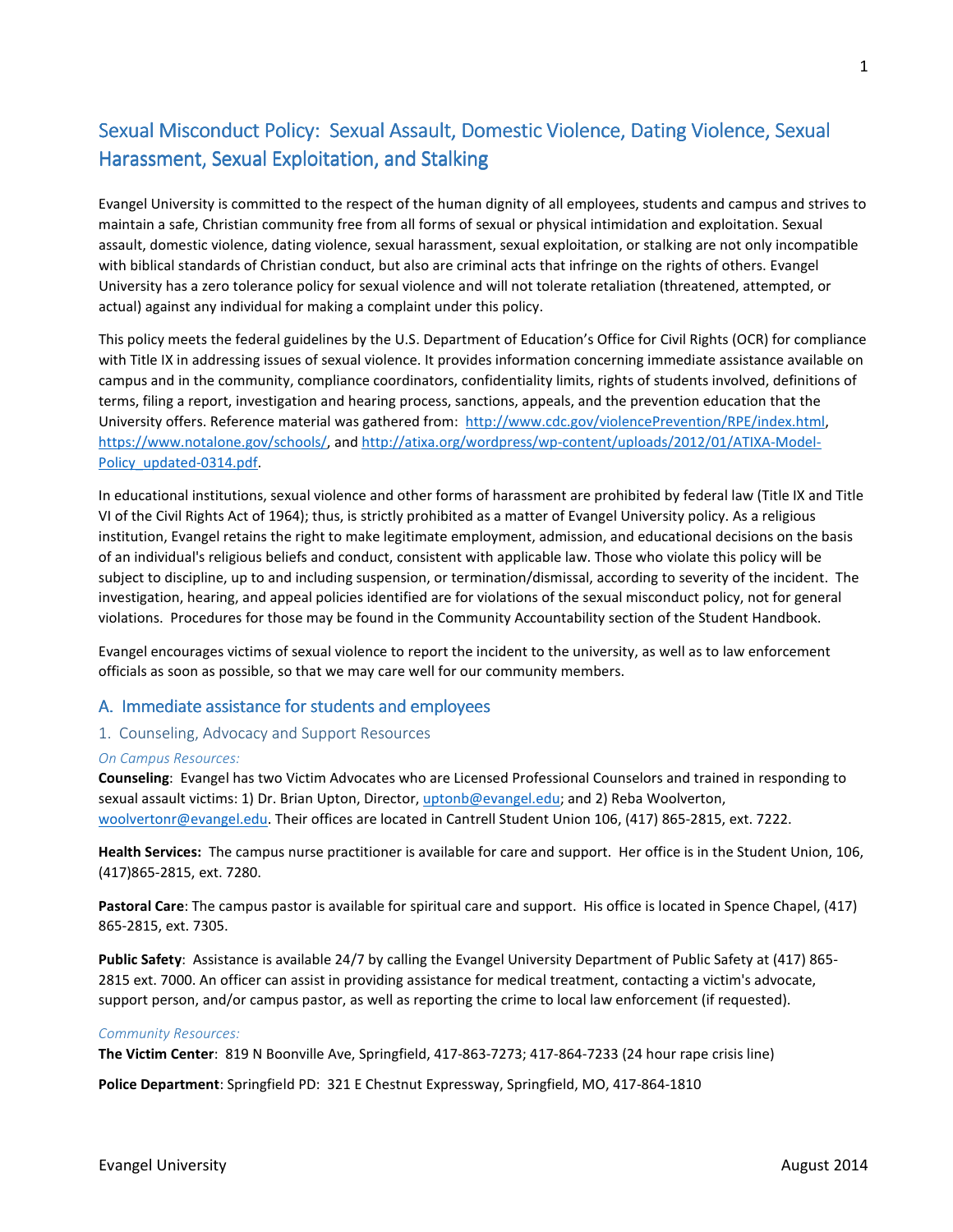#### **Hospitals:**

Cox South: 3801 S. National Ave., Springfield, MO, 417-269-6000 Cox North: 1423 N. Jefferson, Springfield, MO, 417-269-3000 Mercy: 1235 E Cherokee St, Springfield, MO, 417-820-2000

#### **Christian Counseling Clinics:**

McGuire Counseling: 3101 S. Kimbrough, Suite C, Springfield, MO, 417-866-7773 Christian Counseling Services; 1740 S. Glenstone, Springfield, MO, 417-881-9800 Eaglecrest Counselling: 636 W. Republic, Bldg. G 100, Springfield, MO, 417-862-8282 All Things New Counseling; 1851 N. Commerce Drive, Nixa, MO; 417-848-5574 The Relationship Center; 2131 S. Eastgate Ave, Springfield, MO, 855-593-4357

#### **Community Counseling Clinics:**

Ozarks Counseling; 1550 E. Battlefield, Suite A, 417-869-9011 (sliding fees) Forest Institute Murney Clinic; 1322 S. Campbell, 417-865-8943; (sliding fees)

#### **Church Ministries:**

James River Assembly Counseling: 6100 N. 19th Street, Ozark, 417-581-5433 (free)

#### 2. Academic Accommodations and Interim Measures:

The university will work with the student reporting a sexually violent act to provide a safe environment. The student may ask to move residence halls, change on campus work schedules, alter academic schedules, withdraw from/retake a class without penalty, adjust chapel attendance requirements, and/or access academic support. Requests may be made to the Director of Community Life (DCL), Student Union 203, 417-865-2815, ext. 7317. The Public Safety Office can facilitate requests outside of regular work hours.

The university may be able to issue campus no-contact orders, change the alleged offender's living arrangements or course schedule, and assist with law enforcement reporting.

#### **B. Compliance Coordinators**

Because of its size, Evangel utilizes a shared system to assure Title IX compliance and care for students/employees who may have been victims of discrimination. The Title IX Coordinators are responsible for: 1) providing education and training about discrimination and harassment to the university community; 2) overseeing the school's response to Title IX reports and complaints; and 3) identifying and addressing any patterns or systemic problems revealed by such reports and complaints. The Title IX Coordinators may designate other appropriately trained individuals to receive and investigate reports complaints, as is appropriate.

Title IX Coordinator for employees: Ocki Haas, Director of Human Resources, Office Location: Riggs Hall, 309, 1111 N. Glenstone, Springfield, MO 65802, Phone: (417) 865-2815, ext. 7311, haaso@evangel.edu

Title IX Coordinator for students: Sheri Phillips, VP for Student Development, Office Location: Riggs Hall, 304, 1111 N. Glenstone, Springfield, MO 65802, Phone: (417) 865-2815, ext. 7316, phillipss@evangel.edu

Title IX Assistant Coordinator for Athletic Compliance: Steven Gause, Assistant Basketball Coach, Ashcroft Center, 1111 N. Glenstone, Springfield, MO 65802, Phone: (417) 865-2815, ext. 7409, gauses@evangel.edu

504 Compliance Coordinator: Laynah Rogers, Director of Academic Success, Office Location: Zimmerman 214, 1111 N. Glenstone, Springfield, MO 65802, Phone: (417) 865-2815, ext. 8273, rogersl@evangel.edu

#### C. Confidentiality

Evangel University encourages victims of sexual violence to talk to somebody about what happened – so that they can get the support they need, and so the university can respond appropriately. We understand that this can be difficult and we want students to be aware of the various reporting and confidential disclosure options available to them – so they can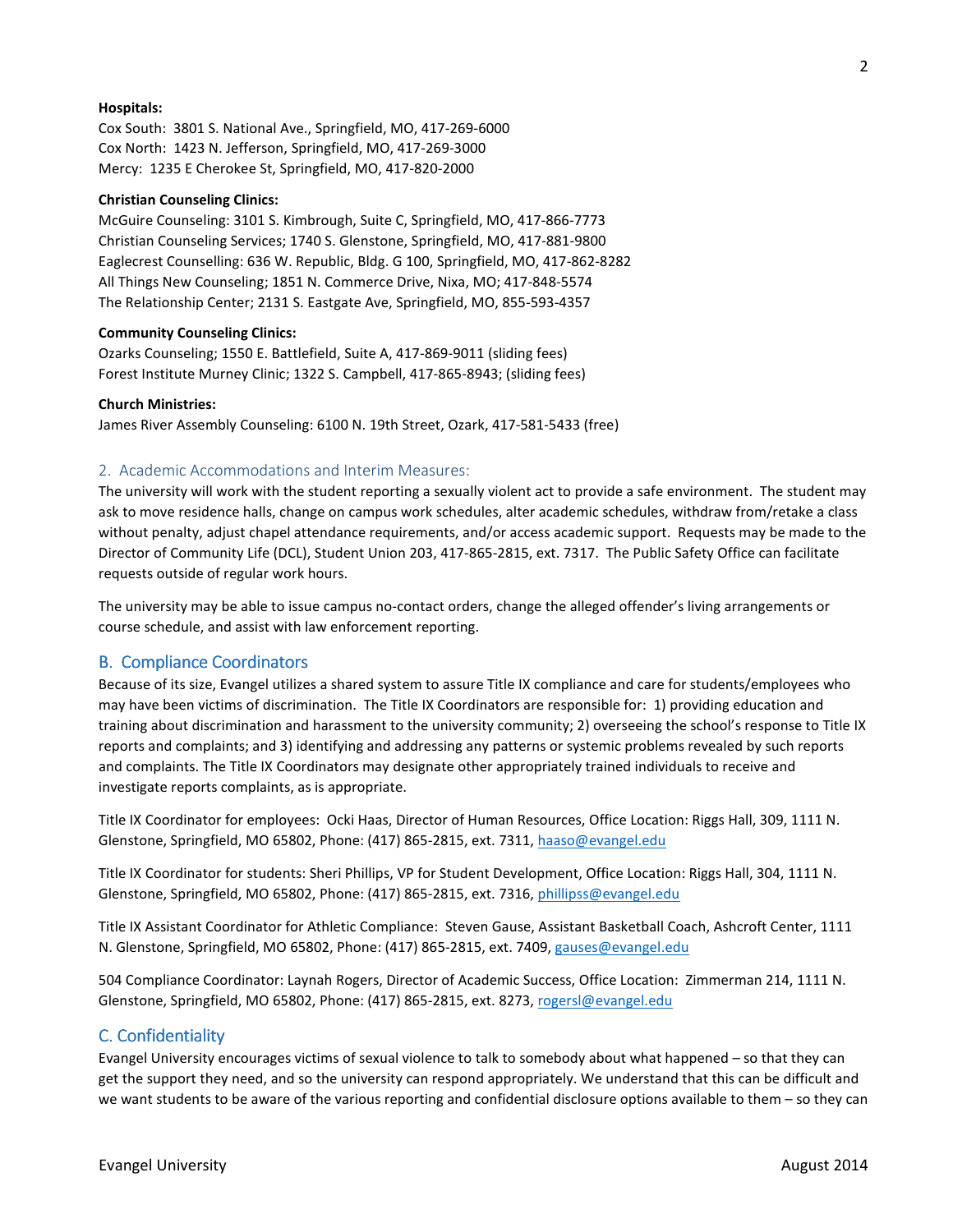make informed choices about where to turn should they become a victim of sexual violence. Evangel encourages victims to talk to someone identified in one or more of these groups.

# 1. Reporting and confidential disclosure options:

Different employees on campus have different abilities to maintain a student's desire for confidentiality.

# *a. Employees who maintain confidentiality*

*Professional counselors and the campus pastor* are required to maintain near complete confidentiality; talking to them is sometimes called a "privileged communication." Evangel has three licensed, professional counselors who provide mentalhealth counseling, and one campus pastor who provides spiritual counseling to students at Evangel. They are not required to report any information about an incident to the Title IX coordinator without a victim's permission, as long as they are working in a counseling capacity only. To talk with one of the counselors, go to the Wellness Center, Student Union 108. Two of the counselors, Dr. Brian Upton and Mrs. Reba Woolverton, are designated victim advocates and have specific training in providing assistance. The campus pastor has an office in Spence chapel.

### *b. Employees with Semi-confidentiality*

*Non-professional counselors/advocates* are all faculty and staff members--other than personnel designated in sections (a) or (c). Students may talk with them in partial confidence, and they can assist students in receiving other necessary protection and support, such as victim advocacy, academic support or accommodations, disability, health or mental health services, and changes to living, working or course schedules. Non-professional counselors/advocates are required to notify the Public Safety office that an incident occurred (for annual crime reporting purposes only) but they are not required to reveal personally identifying information, without consent. Disclosures to these employees will not trigger a university investigation into an incident against the student's wishes.

### *c. Employees required to report sexual violence*

*Responsible employees* are required to report all the details of an incident (including the identities of both the victim and alleged offender) to one of the Title IX coordinators, or the Director of Community Life or Public Safety. All Community Life, Public Safety, Housing, Event and Conference Services, and Athletic personnel are considered responsible employees. When students tell a *responsible employee* about an incident of sexual violence, they can expect the university to take necessary precautions, investigate what happened, and work to resolve the matter within a reasonable time. To the extent possible, information will be shared only with people responsible for handling the College's response.

### 2. Limits of confidentiality:

While professional and non-professional counselors/advocates may maintain a student's request for confidentiality for purposes of Evangel, in special circumstances, they may have reporting or other obligations under state law, such as mandatory reporting to law enforcement in case of minors; imminent harm to self or others; and the requirement to testify if subpoenaed in a criminal case.

Although rare, there are times when Evangel may not be able to honor a reporting student's request in order to provide a safe, non-discriminatory environment for all students. When weighing a request (for confidentiality or for no investigation/discipline to be pursued), the Title IX Coordinator (or designee) will consider a range of factors, including:

- The increased risk that the accused individual will commit additional acts of sexual or other violence, such as: whether there have been other sexual violence complaints about the same individual; whether the accused individual has a history of arrests or records from a prior school indicating a history of violence; whether the accused individual threatened further sexual violence or other violence against the victim or others; or whether the sexual violence was committed by multiple accused individuals;
- Whether the sexual violence was perpetrated with a weapon;
- Whether the reporting student is a minor;
- Whether the university possesses other means to obtain relevant evidence of the sexual violence (e.g., security cameras or personnel, physical evidence); and
- Whether the reporting student's statement reveals a pattern of perpetration (e.g., via illicit use of drugs or alcohol) at a given location or by a particular group.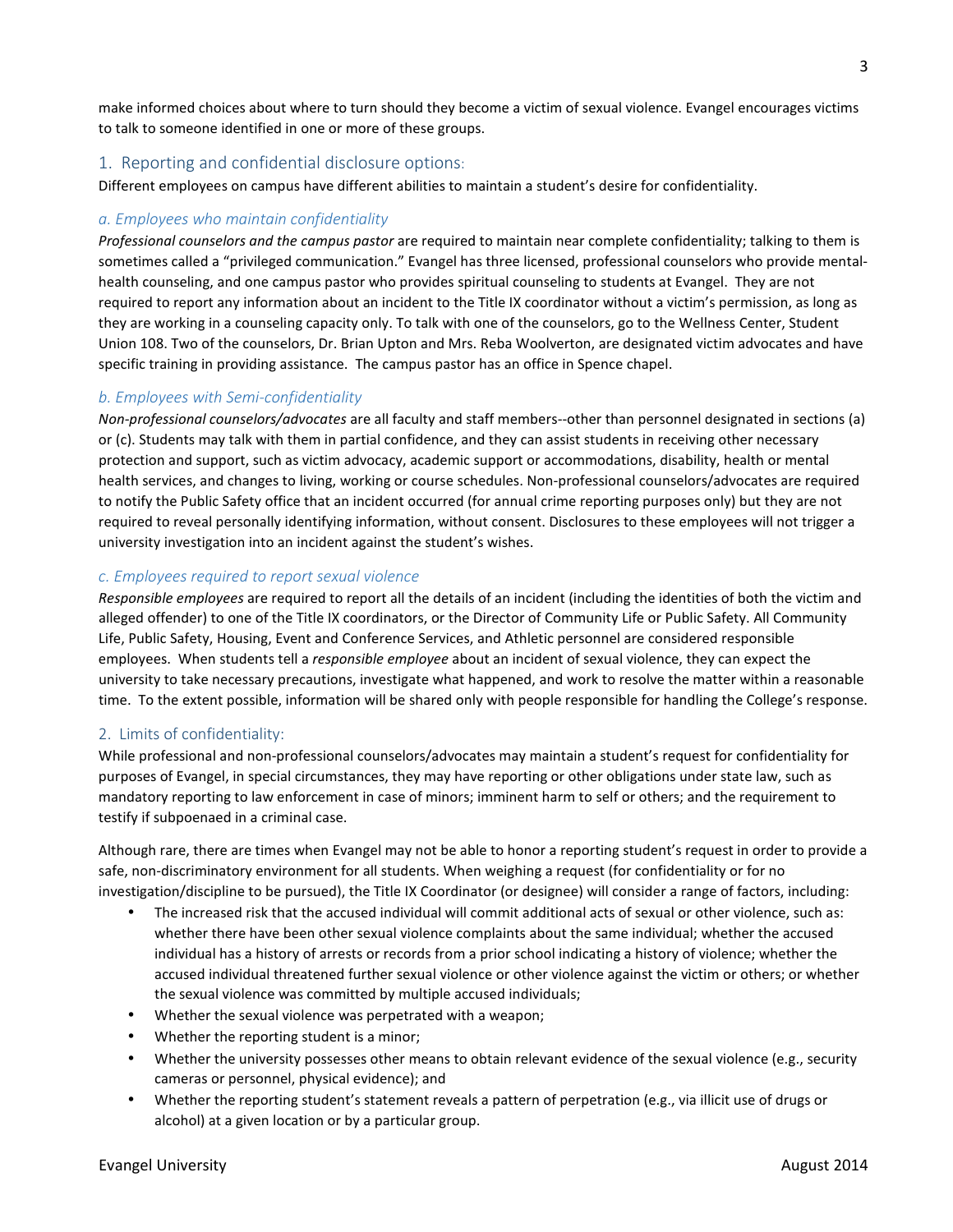If the university determines that the accused student(s) pose a serious and immediate threat to the campus community, the public safety staff may be called upon to issue a **timely warning** (see *Campus Safety and Crime Statistics* in Student Handbook) to the community. Any such warning would not include any information that identifies the victim.

# 3. Maintaining confidentiality:

In most cases, the university will be able to respect a student's request for confidentiality. Even if the student requests confidentiality, the university will take immediate action, as necessary to protect and assist the reporting student. While confidentiality will be maintained to the extent permitted in the course of the investigation, no disciplinary actions can be taken against the accused individual unless the person bringing the complaint consents to be identified to the accused individual. Care and concern for the reporting student and equitable due process for the accused individual will be paramount throughout the investigative process.

# D. Rights of the Students Involved

- 1. The student reporting a sexual violence allegation (Complainant) has the right to:
	- Make a complaint which will initiate the student discipline process.
	- A timely student conduct meeting after filing a complaint (cases reported just prior to the end of a semester may be delayed by the semester break).
	- An advisor (support person of her or his choice, which can include a parent, friend, or attorney) who will assist the student, with the understanding that the advisor will not be able to speak or take an advocacy role during the proceedings.
	- Not have his or her irrelevant past sexual history discussed during the student conduct meeting.
	- Confront opposing information\*.
	- Provide witnesses and information pertaining to the case.
	- Be informed as soon as possible of the outcome of the hearing.
	- Confidentiality of the student discipline process to the extent possible (see above).
	- Request accommodations and/or interim measures, such as moving residence halls, changing on-campus academic or work schedules, withdrawing from/retaking a class without penalty, adjusting chapel attendance requirements, securing a no-contact order, and/or accessing academic support
	- Request that the accused be moved (if in the same residence hall) pending a judicial hearing.
	- On-campus emergency counseling with a member of the Counseling Center staff. The right to seek confidential assistance from a member of the Counseling Center staff or the campus pastor
	- Seek off-campus medical and counseling services.
	- File a police report and take legal action separate from and/or in addition to student conduct process.
	- Not be subject to student conduct sanctions for alcohol or drug use where the sexual assault involves consumption of alcohol or drugs in a manner that violates college policy.

### 2. The student accused of a sexual violence incident (Respondent) has the right to:

- Receive written notice of the charges.
- A timely student conduct meeting after being notified of the complaint (cases reported just prior to the end of a semester may be delayed by the semester break).
- An advisor (support person of her or his choice, which can include a parent, friend, or attorney) who will assist the student, with the understanding that the advisor will not be able to speak or take an advocacy role during the proceedings.
- To pursue his or her educational experience while the student conduct process is still pending, free from harassment by the complainant or individuals connected to the complainant. Anyone who feels he or she has been inappropriately contacted should immediately contact the dean of students.
- Not have his or her irrelevant past sexual history discussed during the student conduct meeting.
- Not be required to give incriminating evidence (the college may make negative inferences from the accused student's decision to not give testimony).
- Confront opposing information\*.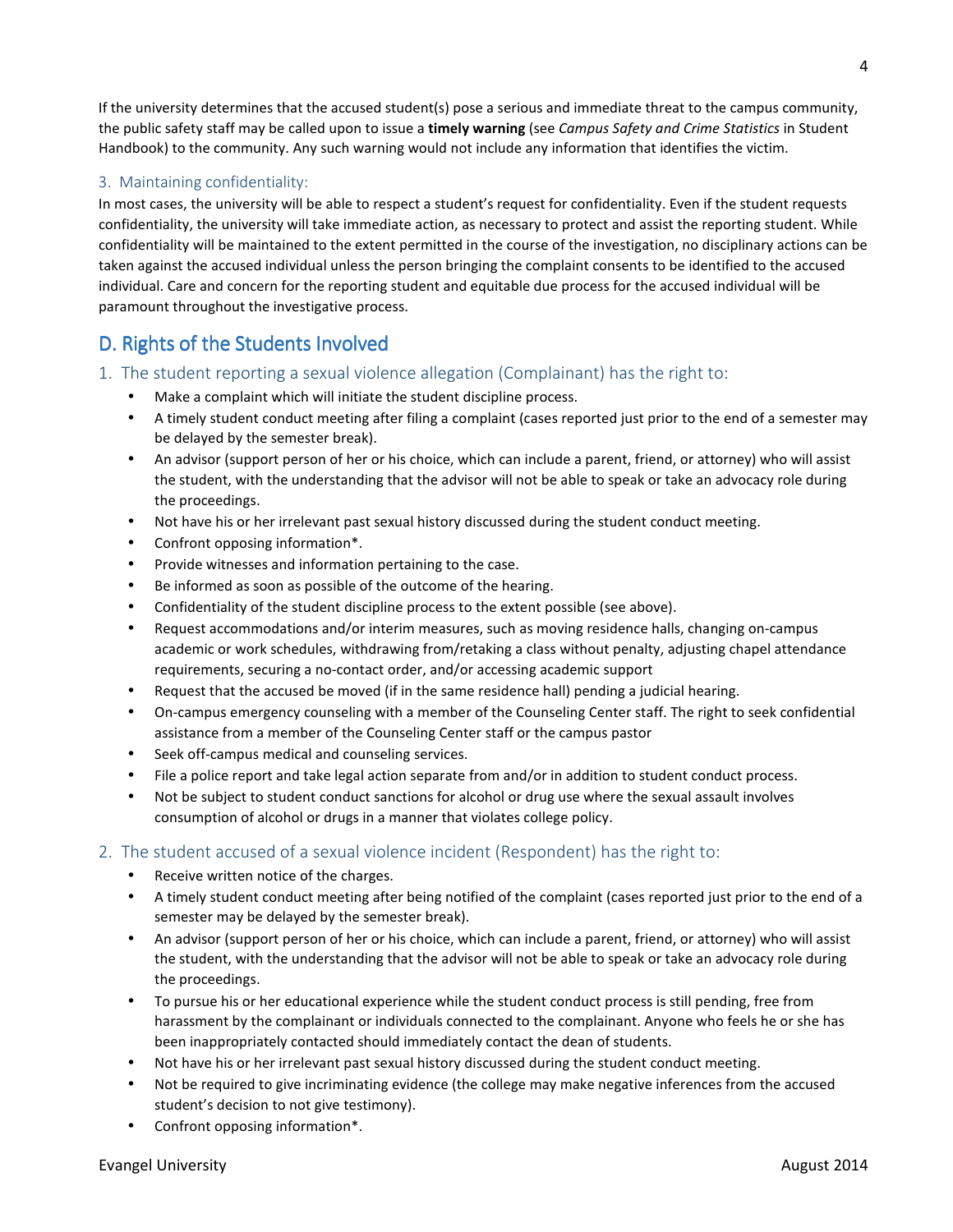• Not be subject to student conduct sanctions for alcohol or drug use where the sexual assault involves

Seek outside counseling support.

consumption of alcohol or drugs in a manner that violates college policy.

Be informed as soon as possible of the outcome of the student conduct meeting. • Confidentiality of the student conduct process to the extent possible (see above).

• Provide witnesses and information pertaining to the case.

\* The right to **confront opposing information** does not mean that students have the right to directly confront, question or speak to witnesses. The right to confront opposing information means that the respondent and the complainant (when applicable) have the right to:

• On-campus emergency counseling sessions with a member of the Counseling Center staff. The right to seek

 $\triangleright$  View one another's written statements submitted to the investigator prior to the conduct meeting.

confidential assistance from a member of the Counseling Center staff or the campus pastor

- $\triangleright$  Be verbally informed during the conduct meeting of relevant and material information (that directly relates to the alleged violation and could influence the decision making process), opposing information communicated to or discovered by the investigator during the course of the investigation.
- $\triangleright$  Be verbally informed during the conduct meeting of relevant and material, opposing information communicated by any witness during the conduct meeting.

## **E.** Definitions

#### 1. Consent

Unambiguous, willful, and voluntary participation or cooperation in an act; or as an attitude that is commonly understood to be consistent with the exercise of free will. Consent requires participants who are fully conscious, are equally free to act, have clearly communicated their willingness, cooperation, or permission to participate in a specific sexual activity, are positive and clear in their desires, and are able to cease ongoing consensual activity at any time. Refusal to consent does not have to be verbal; it can be expressed with gestures, body language or attitude. A prior sexual history between the complainant and respondent does not constitute consent. Consent is not freely given if the individual is a minor or otherwise considered incapacitated:

- a) The individual is unable to make an informed decision as a result of alcohol or other drugs (including but not limited to predatory drugs or prescribed medications); or
- b) The individual is unconscious, asleep, or suffering from shock; or
- c) The individual is under the age of eighteen and therefore legally unable to give consent; or
- d) The individual has a known mental disorder or developmental or physical disability, and therefore legally unable to give consent.

For the purposes of the University, use of alcohol by an alleged offender neither diminishes personal responsibility nor is considered a mitigating factor in disciplinary sanctions when a violation is found to have occurred.

Note: "No" means "No"; "No" can be expressed or implied, it does not have to be spoken; "Yes" means "No' if conditions a, b, c, or d listed above exist.

#### 2. Domestic Violence/Dating Violence

Domestic violence Includes felony or misdemeanor crimes of violence committed by a current or former spouse of the victim, by a person with whom the victim shares a child in common, by a person cohabitating with or has cohabitated with the victim as a spouse, or by any other person against an adult or youth victim who is protected from that person's acts under the domestic or family violence laws of Missouri.

Dating violence includes violence committed by a person who is or has been in a social relationship of a romantic or intimate nature with the victim; and where the existence of such a relationship will be determined based on a consideration of the following factors: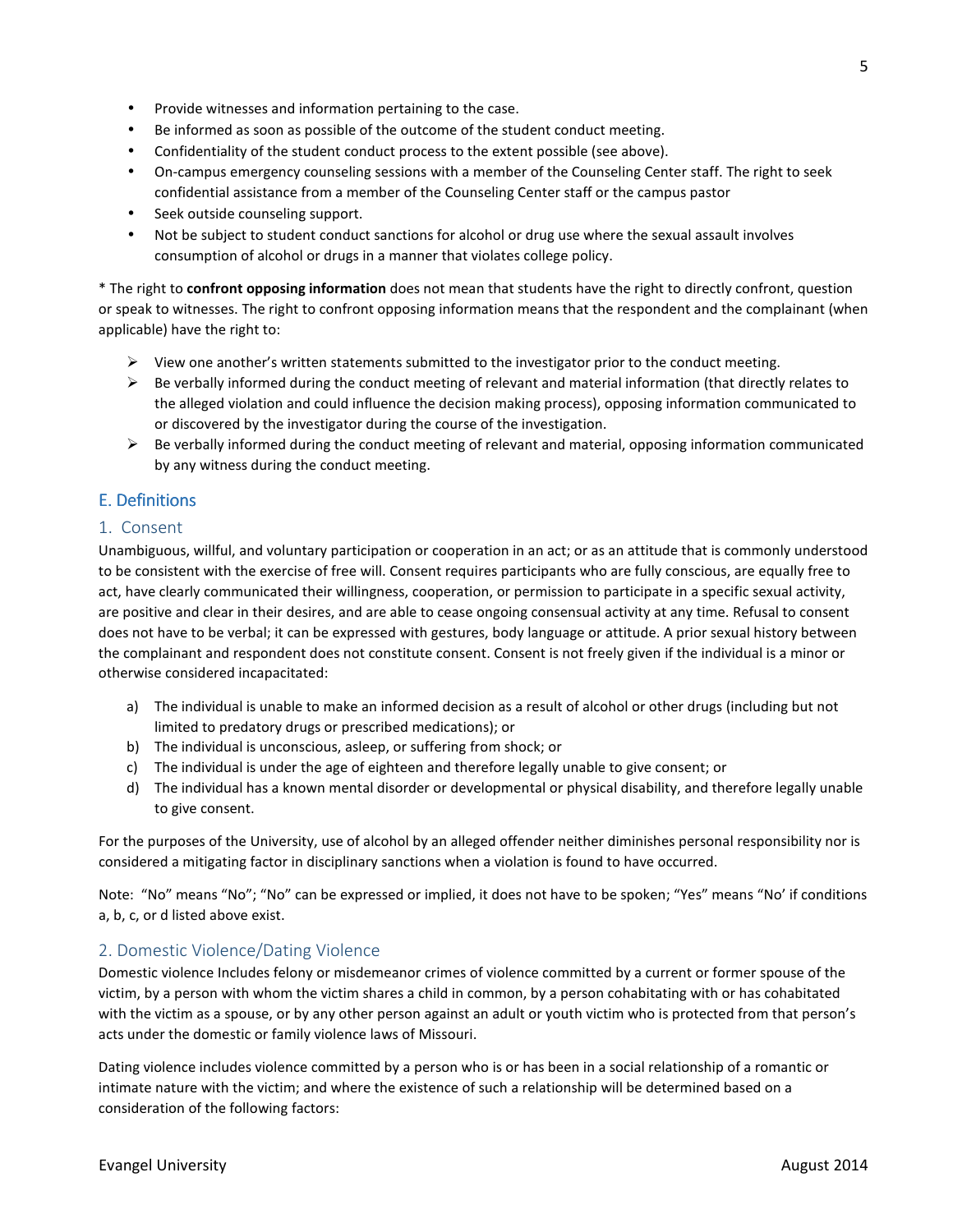- i. The length of the relationship.
- ii. The type of relationship.
- iii. The frequency of interaction between the persons involved in the relationship.

Missouri Statues that deal with domestic/dating violence fall under the Domestic Assault statutes (http://www.moga.mo.gov/STATUTES/C566.HTM)

#### 3. Sexual Assault

Any non-consensual sexual physical contact that involves the threat or use of force or violence, or any other form of coercion or intimidation; any sexual physical contact with a person who is unable to give consent. It includes the crimes of rape, forcible fondling, statutory rape and incest, as defined by the 2013 Violence Against Women Act and Missouri Revised Statutes (http://www.moga.mo.gov/STATUTES/C566.HTM) .

#### 4. Sexual Harassment

Any unwelcome action of a sexual nature, including unwelcome sexual advances, requests for sexual favors or acts, and other verbal, nonverbal, graphic, or physical conduct of a sexual nature, which results in sexual discrimination or a hostile environment. It occurs where work, academic, or personal relationships are inappropriately and intentionally sexualized, and encompasses such conduct as:

- The explicit or implicit solicitation or use of sexual favors as a basis for actions affecting an individual's welfare, grades or advancement as a student or employee.
- Repeated sexual advances, requests for sexual favors and physical contacts of a sexual nature which impedes another's work or academic performance.
- Repeated demeaning verbal or visually expressive behavior of a sexual nature, which creates a hostile work, learning or living environment.
- Unwelcome sexual conduct resulting in the acceptance of such conduct becoming a term or condition of an individual's academic standing, continued employment, or employment advancement.

Any form of sexual harassment stated above will be cause for complaint. A hostile environment can be created by persistent/pervasive conduct or by a single severe episode. The more severe the conduct, the less need there is to show a repetitive series of incidents to prove a hostile environment.

Often, sexual harassment involves relationships of unequal physical power or unequal power of authority, and, therefore, can contain elements of coercion and threat. Consequently it is University policy to strongly discourage any consensual relationship involving a subordinate employee or student that could lead to alleged or actual sexual harassment.

#### 5. Stalking

Engaging in a course of conduct directed at a specific person that would cause a reasonable person to—a) fear for his or her safety or the safety of others; or b) suffer substantial emotional distress. In Missouri, stalking is further defined as: A person who purposely, through his or her course of conduct, harasses or follows with the intent of harassing another person.

#### F. Filing a Report of Sexual Violence

A complainant may report to responsible employees or Title IX coordinators to pursue a university investigation or directly to Springfield City Police to initiate a criminal investigation. The complainant is also welcome to talk with professional counselors and/or non-professional counselors/advocates (see Section D.1) to confidentially report an incident or for assistance in deciding whether to file a complaint with the university or local law enforcement. However, once a complainant decides to formally report sexual violence, the counselor or advocate should direct the student to meet with the Director (Roger Moore) or Assistant Director (Andrew Englert) of Public Safety, who will begin a preliminary investigation. If an incident has just happened, a public safety officer will assist the individual in securing immediate care and reporting to local law enforcement, if desired. The public safety officer will contact the Director of Community Life (Gina Rentschler) to initiate the campus conduct process and the Title IX Coordinator (Dr. Phillips) who oversees policy compliance. The campus conduct process is completely separate from any civil/legal proceedings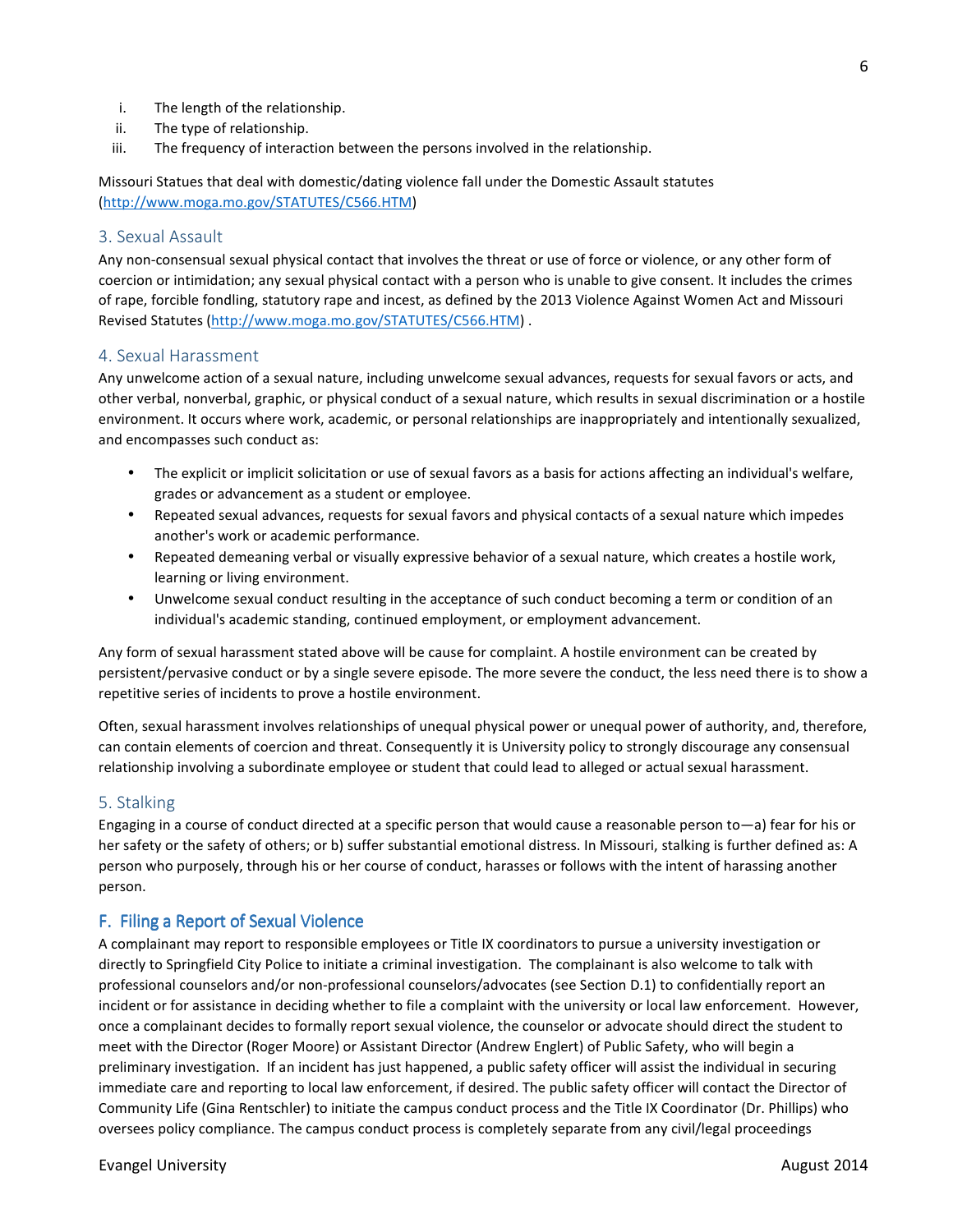# 1. Complaints against non-Evangel community members

If a complaint is made against a person who is not a member of the university community, then the Director of Public Safety will assist the student in working with the Springfield Police department, if requested.

## 2. Complaints against university employees

If a complaint is made against a person who is a university employee, the Title IX coordinators (Director of Human Resources and the Vice President for Student Development) will work with the student for resolution in accordance with policies governing employee conduct.

### 3. Complaints against students

If a complaint is made against a person who is a university student, the following procedures will be followed (See also Section C. Confidentiality for further information):

### **G. Investigation Process**

The Director of Community Life (DCL) will appoint an investigator for allegations of sexual violence. One of the core values of the Evangel community is *truth* and members of this community are expected to tell the full and complete truth in all disciplinary proceeding. If other violations are exposed in the process of investigation, the investigator, and Student Affairs panel (if needed) will exercise discernment and discretion in appropriately responding to the violations. The investigator will take the following steps, if not already completed by the Title IX Coordinator or designee:

- 1. Initiate any immediate steps to protect complainants pending the final outcome of an investigation, if requested, such as victim advocacy, academic support or accommodations, disability, health or mental health services, and changes to living, working or course schedules, no-contact order, etc.
- 2. Determine identity, contact, and pertinent information of the complainant (and the alleged victim if the complainant is not the primary victim).
- 3. Conduct an immediate *preliminary investigation* to identify an initial list all policies that may have been violated, to review the history of the parties involved, the context of the incident, any potential patterns and the nature of the complaint;
	- o If the complainant is reluctant to pursue a formal complaint, determine whether: independent evidence could support the complaint without the participation of the complainant. Notify the complainant of whether the university intends to pursue the complaint regardless of the complainant's involvement, and inform the victim of rights in the process, along with the option to become involved, if desired at a later date.
	- o If the complainant wants to pursue a formal complaint, explain how the judicial proceeding works, along with possible outcomes.
- 4. If indicated by the preliminary investigation and authorized by the Title IX Coordinator or DCL, conduct a *comprehensive investigation* (a thorough, reliable and impartial investigation that includes developing a strategic plan--witness list, evidence list, intended timeframe, and order of interviews for all witnesses and the responding student) to determine if there is reasonable cause to believe that the respondent violated university policy, and to determine what specific policy violations should serve as the basis for the complaint.
	- o Meet with the complainant to finalize complainant's statement, which will be drawn up by the investigator or designee as a result of this meeting.
	- o Prepare the notice of alleged policy violation(s) on the basis of the reasonable cause determination, which may be delivered prior to, during, or after the responding student is interviewed, at the discretion of the investigator.
	- o Interview all relevant witnesses, summarize the information they are able to share and have each witness sign the summary to verify its accuracy.
	- o Obtain all documentary evidence and information that is available.
	- o Obtain all physical evidence that is available.
	- o Complete the investigation promptly by analyzing all available evidence without unreasonable deviation from the intended timeline.
	- o Make a finding based on a preponderance of the evidence (more likely than not).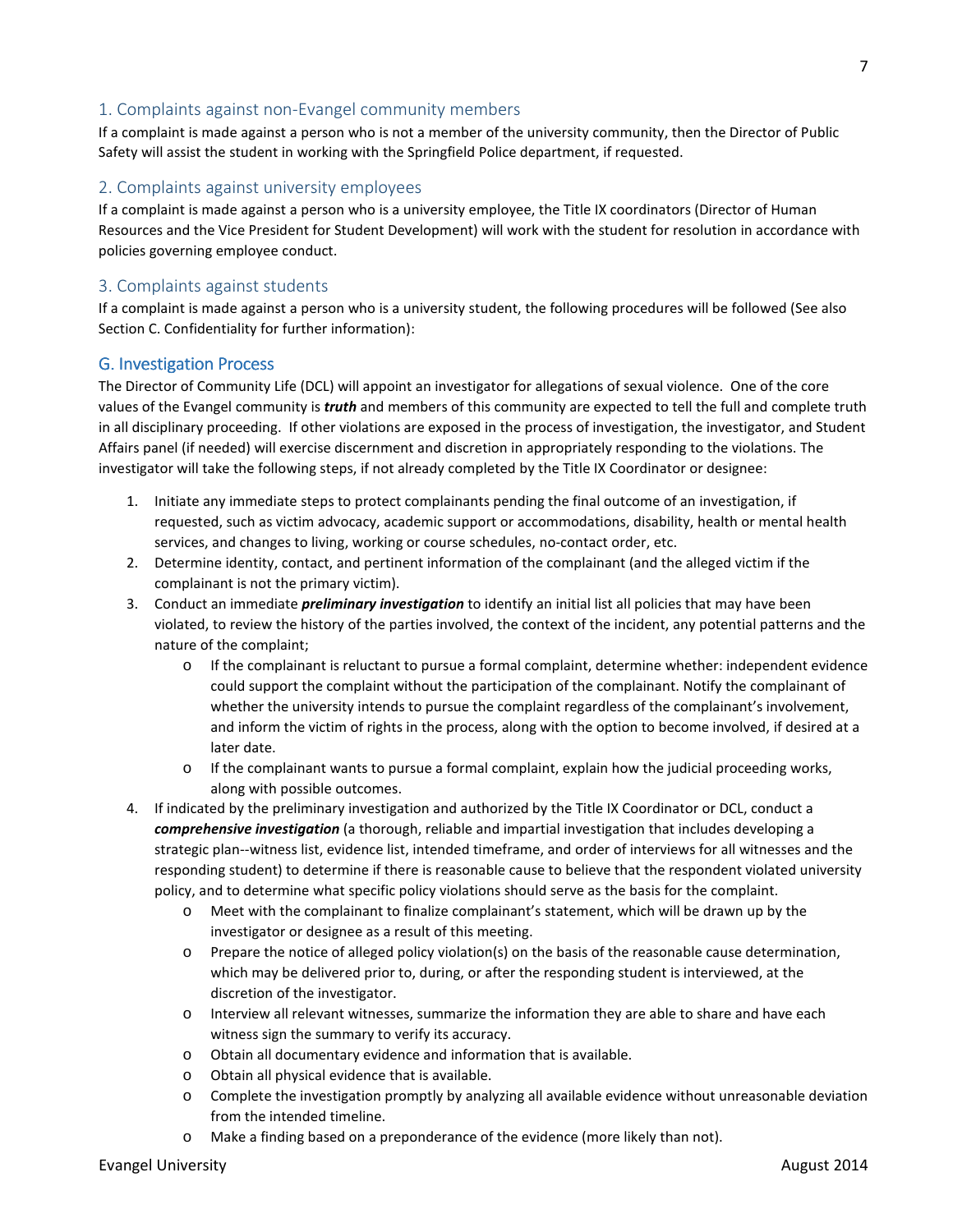A comprehensive investigation usually takes between one day and two weeks, depending on the situation.

- 5. Present the investigation report and findings to the respondent, who may:
	- a) Accept the findings,
	- b) Accept the findings in part and reject them in part, or
	- c) Reject all findings
- 6. Share the findings with the Director of Community Life and update the complainant on the status of the investigation and the findings outcome.

### H. Interim Suspension

The DCL, in consultation with the Vice President for Student Development may impose restrictions and/or separate a student from the community pending the conclusion of the investigation and/or hearing when a student represents a threat of serious harm to others, is facing allegations of serious criminal activity, to preserve the integrity of an investigation, to preserve university property, and/or to prevent disruption of, or interference with, the normal operations of the university.

Interim actions can include separation from the institution or restrictions on participation in the community for no more than seven (7) business days pending the scheduling of a campus hearing on alleged violation(s). [A student who receives an interim suspension may request a meeting with the VP for Student Development or designee to demonstrate why an interim suspension is not merited. Regardless of the outcome of this meeting, the university may still proceed with the scheduling of a campus hearing].

During an interim suspension, a student may be denied access to on-campus housing and/or campus activities. As determined appropriate by the VP for Student Development (or designee), this restriction may include classes and/or all other privileges for which the student might otherwise be eligible. At the discretion of the VP for Student Development and with the approval of, and in collaboration with, the appropriate personnel, alternative coursework options may be pursued to ensure as minimal an impact as possible on the respondent.

### I. Findings

# 1. If the respondent is found "not responsible"

The investigation will be closed. The complainant, if any, may request that the Director of Community Life (DCL), or the Title IX Coordinator, if applicable, review the investigation file to possibly re-open the investigation or convene a hearing. The decision to re-open an investigation or convene a hearing rests solely at the discretion of the DCL or Title IX Coordinator, and is granted only on the basis of new information that may have come to light.

# 2. If the respondent is found "responsible"

The respondent has four options:

### *a. Accept a finding of "responsible" AND accept the recommended sanctions*

Should the respondent accept the finding, the investigator will recommend appropriate sanctions for the violation, having consulted with the DCL and/or Title IX Coordinator, as appropriate. If the respondent accepts the recommended sanctions, the sanctions are implemented by the DCL and the process ends. There will be a three-day period for review between the date of acceptance and when the resolution becomes final. Should the respondent decide to reject the sanctions within the time period, the option below will apply. This outcome will not be subject to appeal.

### *b. Accept a finding of "responsible" AND reject the recommended sanctions*

If the respondent accepts the finding, but rejects the recommended sanctions, there will be a judicial hearing (see Section I) within seven days, baring exigent circumstances, on the sanction(s) only.

### *c. Accept the findings in part and reject in part*

Where the respondent rejects in part the finding that he or she violated policy, there will be a judicial hearing solely on the disputed allegations within seven days, barring exigent circumstances. For all findings holding a respondent responsible for a violation, the university will follow the sanctioning process detailed in sub-sections below. If the Panel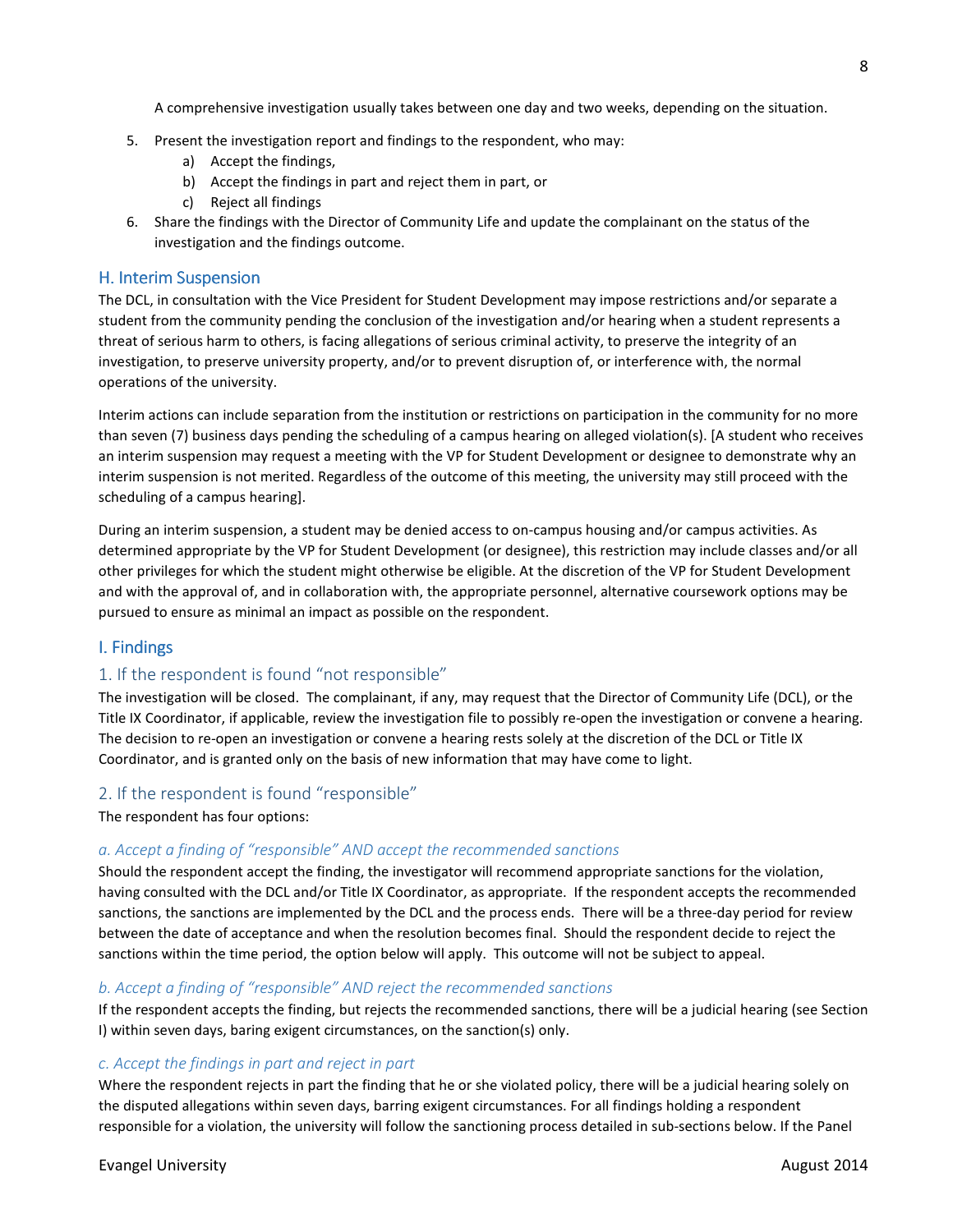finds the responding student "Not Responsible" on any of the contested allegations, the process will move to the Sanctioning Phase on only the uncontested allegations, as detailed in sub-sections below.

### *d. Reject the findings completely*

Where the respondent rejects the finding that he or she violated university policy, a formal hearing will be convened within seven business days, barring exigent circumstances.

### **J. Hearing Provisions**

All hearings under this sub-section will be conducted by a three member Student Affairs (comprised of faculty and/or staff members) panel, as well as the Director of Community Life (DCL), who have been trained to hear sexual violence cases. We expect the panel members will exhibit the highest ethical standards and disqualify themselves if they believe they cannot be impartial or fulfill their obligation to maintain the confidentiality of the process and the dignity and privacy of the respondent, the complainant, and any witnesses convened. Both the respondent and the complainant will have the right to raise issues of concern about the impartiality of a judicial panel member. The VP for Student Development has the sole discretion to decide whether a panel member can be impartial and will remove anyone she determines is unable to be impartial and/or respectful of the confidentiality of the process and privacy of the students involved.

# 1. Notice of Hearing

Once a determination is made that reasonable cause exists for the DCL to refer a complaint for a hearing, generally 48 hour (2 day) advance notice of the hearing will be given to students involved. Notice will be in writing and may be delivered by one or more of the following methods: in person by the DCL (or designee); and/or emailed to the student's University/College-issued email account. Once emailed and/or received in-person, such notice will be presumptively delivered. The letter of notice will:

- Include the alleged violation and notification of where to locate the Code of Student Conduct and University procedures for resolution of the complaint; and
- Direct the individual receiving the notice to contact the DCL (or designee) within 24 hours if there is a class conflict.
- Identify any additional information that will be required.

# 2. Hearing Guidelines

The DCL will appoint one panelist as the Chair for the hearing. The complainant and respondent have the right to be present at the hearing; however, they do not have the right to be present during deliberations. The respondent may not question the complainant or witnesses but will have the opportunity to confront opposing information (see Section D, \**Opposing Information*). If a respondent refuses to answer questions based on Fifth Amendment privilege or chooses not to attend the hearing, the Student Affairs Panel will proceed and make the best decision they can regarding outcome and sanctions. Pertinent records, exhibits, and written statements may be accepted as information for consideration by the panel and the DCL. Formal rules of evidence are not observed. The panel Chair and/or the DCL may limit the number of character witnesses presented or may accept written affidavits of character instead. For sexual misconduct, discrimination and other complaints of a sensitive nature, whether the student is the complainant, respondent, or witness, alternative testimony options may be provided. The panel may agree to placing a privacy screen in the hearing room or allowing testimony from another room via technology. These options are intended to help make the complainant, respondent, or witness more comfortable and are not intended to work to the disadvantage of any party.

If a student cannot attend the hearing due to an unavoidable and essential conflict, it is that student's responsibility to notify the DCL no less than two (2) days prior to the scheduled hearing to arrange for another date, time and location. Except in cases of grave or unforeseen circumstances, if the responding student fails to give the requisite minimum two (2) day notice, or if the responding student fails to appear, the hearing will proceed as scheduled. If the party bringing the complaint fails to appear, the complaint may be dropped unless Evangel chooses to pursue the allegation on its own behalf, as determined by the VP for Student Development or DCL. The DCL (or designee), the Chair and the Panel will conduct panel hearings according to the following guidelines: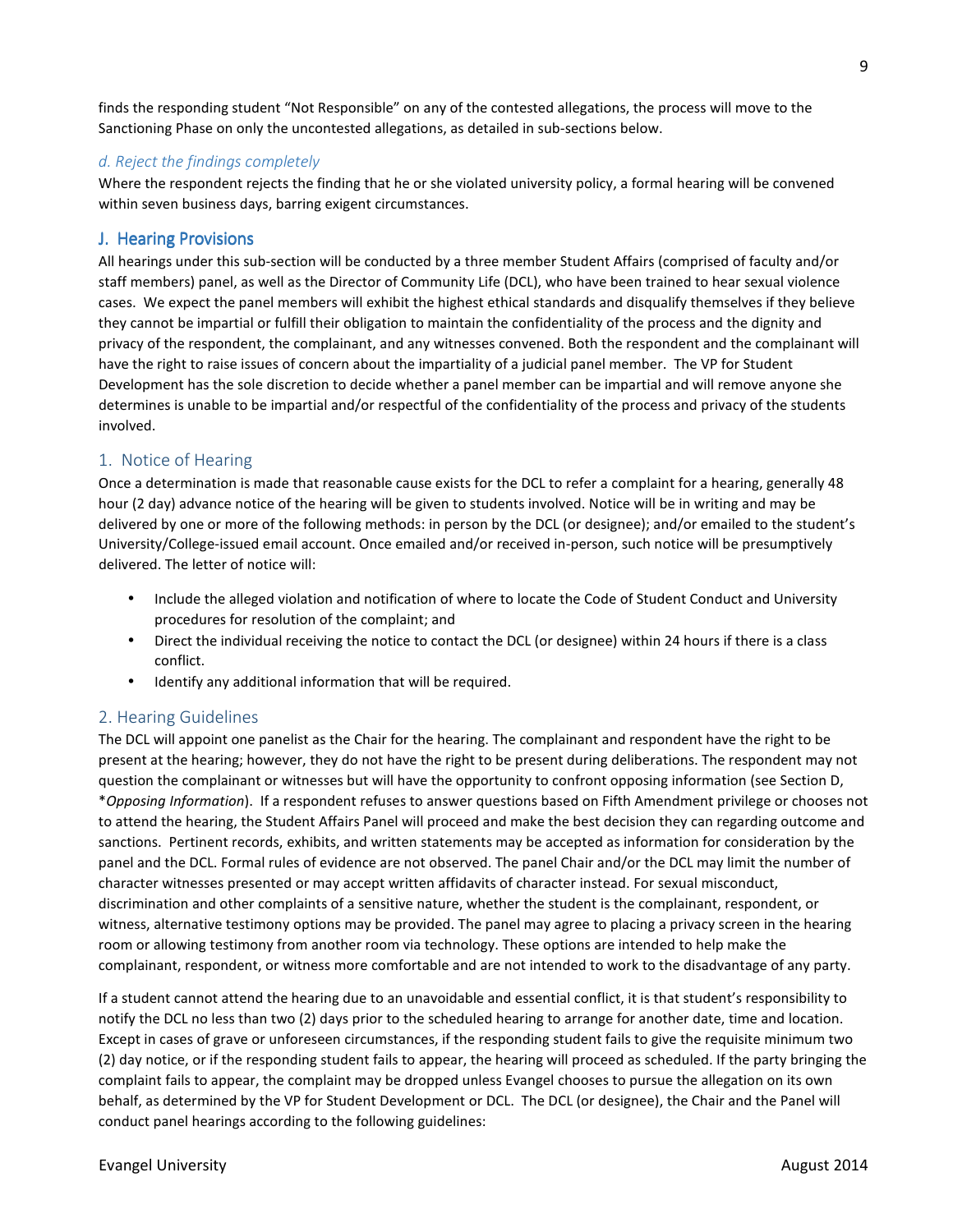- a. Hearings are closed to the public, and will only include relevant students (and advisors, if desired), witnesses, and panel members.
- b. The panel will meet with participants in the following order: complainant, respondent, witnesses.
- c. The panel members may ask questions of the complainant and respondent to clarify or confirm the investigative report, or to request additional information. After the three groups have spoken, the panel may recall a participant for further clarification.
- d. Before deliberations begin:
	- The chair will give panel members the opportunity to ask the respondent questions, and give the respondent an opportunity to make a final statement. The chair will then excuse the respondent from the panel.
	- The chair will give panel members the opportunity to ask the complainant questions, and give the complainant an opportunity to make a final statement. The chair will then excuse the complainant from the panel.

# 3. Deliberations and Decisions

All procedural questions are subject to the final decision of the Chair. After the hearing, the panel will deliberate in private and determine, by majority vote, whether it is more likely than not that the respondent has violated the behavioral standards. Once a finding is determined, if the finding is that of a policy violation, the panel will determine an appropriate sanction(s). After a finding is reached, the DCL is responsible for informing the panel of applicable precedent and any previous conduct violations or other relevant pattern information about the responding student. The panel Chairperson and the DCL, will communicate the findings of the panel to the respondent and the complainant, typically within seven (7) days. Notification will be made in writing and may be delivered by one or more of the following methods: in person; mailed to the local or permanent address of the student as indicated in official University/College records; or emailed to the student's University/College-issued email account. Once mailed, emailed and/or received inperson, such notice will be presumptively delivered. In cases of sexual misconduct and other crimes of violence, notice of the outcome will be delivered to all parties simultaneously, meaning without substantial delay between the notifications to each.

There will be a single verbatim record, such as an audio recording, for all panel hearings. Deliberations will not be recorded. The record will be the property of the university and maintained according to the University's record retention policy.

### K. Sanctions

For complete information on potential sanctions for sexual misconduct violations, go to the Student Handbook, *Community Accountability* section IV.D. The university has established minimum sanctions for sexual violence, up to and including dismissal, depending on the severity of the offense. These sanctions are completely separate from any potential legal measures that a complainant may initiate.

# L. Appeals

Both the complainant and the respondent may seek review of a decision in a sexual violence case by making an appeal. Appeals must be in writing and submitted to the Student Development office during regular business hours (Monday through Friday, 8 a.m. to 4:30 p.m.) within three (3) business days of the decision. If an appeal is received from either the complainant or the respondent, the Director of Community Life will notify, in writing, the non-appealing student within two business days of receipt of the appeal that an appeal has been filed.

Only one request for an appeal may be submitted by either the complainant and/or the respondent.

# 1. Criteria

An appeal must be in writing and consist of a statement outlining and supporting the specific grounds on which the student is appealing. The only things that will be considered in an appeal will be to determine whether a new decision should be considered due to:

a) A process or procedural error was made that was significantly prejudicial to the outcome of the decision;

### Evangel University August 2014